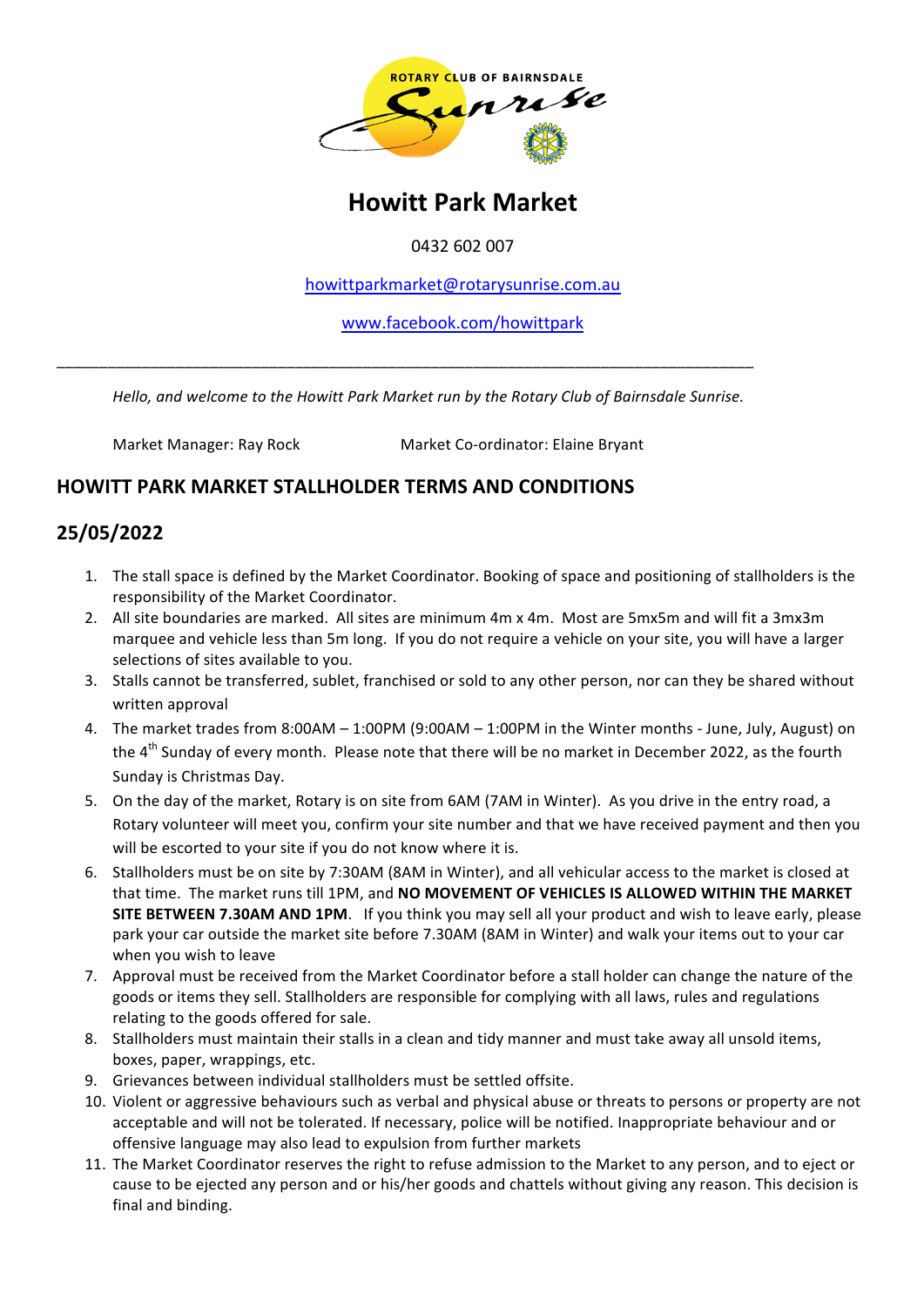- 12. In the event of short notice cancellation by a stall holder (within 4 days of the Market), you may forfeit your payment for that month unless there are extenuating circumstances, and money will not be carried over to the next month. Please discuss with the coordinator if you feel there are extenuating circumstances.
- 13. Site payment is not refundable once you enter the market. If payment has not been made you will not be granted access to the market.
- 14. If weather or other circumstances prevent the Market Coordinator from staging a market, the Market Coordinator will endeavour to advise Stallholders, by email, as early as possible. In such circumstances, the Market will not be responsible for any losses to the stallholder. Site fees will be transferred to the next market (preferred option), or refunded, if the market is cancelled prior to opening time.
- 15. For OH&S reasons the Market must be shut down by Rotary when:
	- a. The wind speed is reaching 25 knots/46.3km/hr
	- b. The site is flooded we will move to an alternative site if possible
	- c. There is no guideline for heat, so on excessive heat days it is the stallholder's decision whether to attend or not
- 16. All Howitt Park stallholders must have PUBLIC LIABILITY INSURANCE coverage to a minimum of \$10 million. A copy of the certificate of currency must be included in the online booking application, and must be available for viewing by the market committee at any point during the market. (Please note that, in the past, Rotary has been able to provide insurance market by market, but legislation changed in October 2021, and *this is no longer possible.)*
- 17. **FOOD VENDORS,** ie Stall holders selling home packaged food products, or cooking food at the market, must provide a copy of their **STREATRADER SOT (Statement of Trade)** in their online booking application. Stall holders selling fresh meat must also provide a copy of their *PrimeSafe registration* in their online booking application. The permit granted to the Rotary Club of Bairnsdale Sunrise to run the Howitt Park Market, states that stall holders must also have these certificates available for viewing by local authorities while trading at the market.
- 18. Permanent stallholders must advise the Market Coordinator if they will be absent for 2 markets in a row. A fee of \$10 per market may be charged to hold your site. If you are absent from the market for 4 markets, you may lose your permanent status and we cannot guarantee a site will be available on your return. If there are extenuating circumstances, please discuss these with the market coordinator.
- 19. To maintain your permanent stallholder status, you must attend at least 8 out of the 12 markets in a calendar year. If you are absent for more than 4 markets in a year, your site may be allocated to another stallholder.
- 20. Casual stall holders who have attended three markets consecutively and wish to secure a permanent site, can discuss their requirements with the Market Coordinator. There is no guarantee that a permanent site will be available for you or that you will get the site you request.
- 21. Smoking is prohibited on the market site for the entire extent the market permit applies (6am 1pm).
- 22. No live animals are to be sold at the Howitt Park Market
- 23. Stall holders must secure their marquee with sand bags, weights or suitable pegs and ensure no goods can fly away with the wind.

## **Market Stall Booking Procedure**

All new stallholders must apply online via our website. Go to https://www.rotarysunrise.com.au/page/howitt-parkmarket for more information.

The application to attend the market will be assessed and, if successful, they will be added to the list of casual stallholders. 

All stallholders will be contacted by email 10 days prior to the market to confirm attendance for that market. For PERRMANENT STALLHOLDERS, payment of the site fee will secure their usual site(s) at the next market. If payment is not received by 5PM on the Sunday prior to the market, the site may be reallocated.

Casual stallholders who express interest in attending the market will be allotted sites, roughly on a first-come, firstserved basis, but with consideration of maintaining good variety of merchandise at the market. As they are allotted